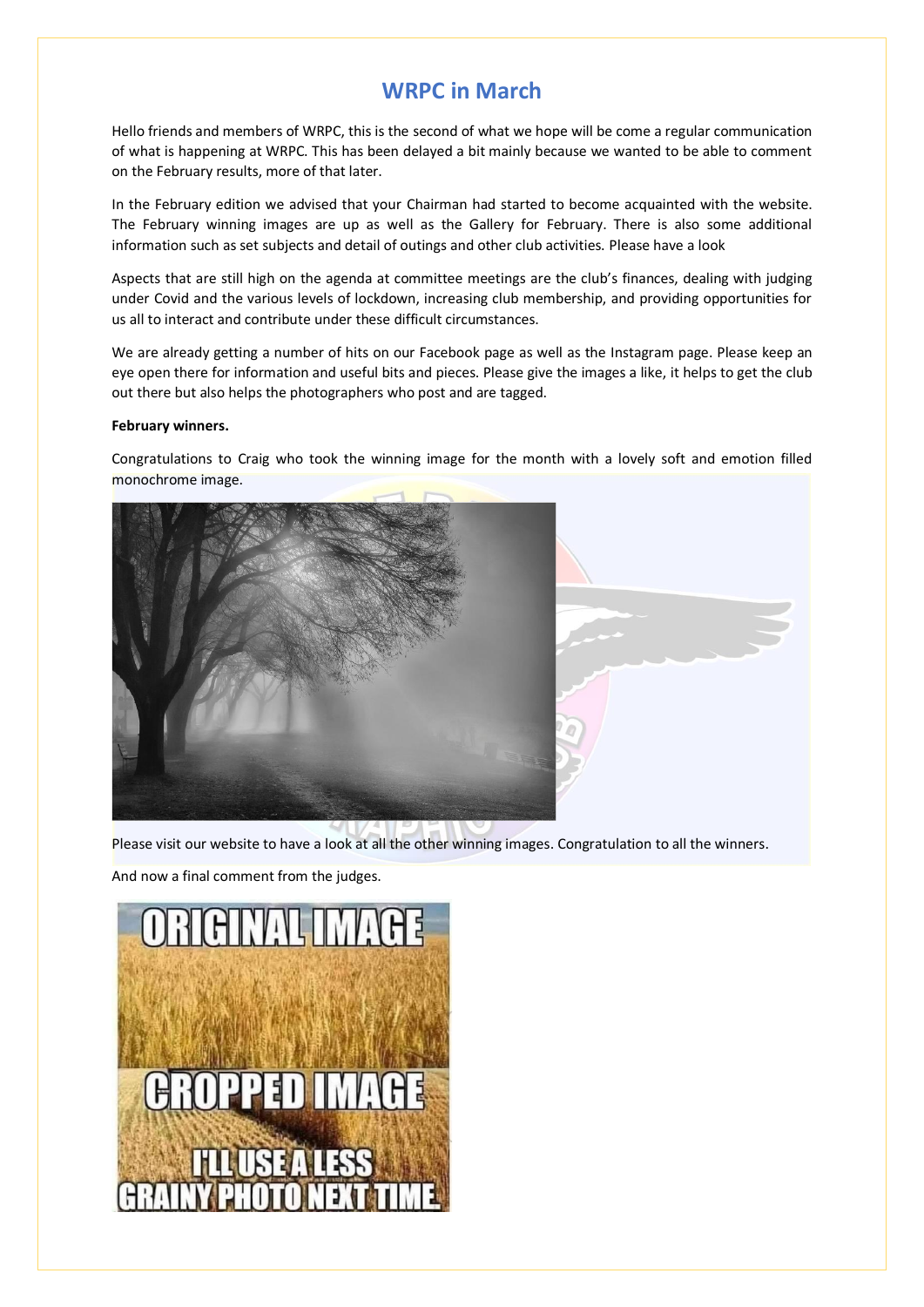### **Meetings**

Thankfully, we are now able to meet at the lake once again. It was a last-minute call to cancel the meeting on the 23<sup>rd</sup>. It is pity that we had to make that decision and we are very sorry that it did inconvenience the few that had made arrangements to be there. We will continue to use every opportunity to meet as a club as often as we can and if covid levels remain as they are we will be hosting a social meeting at the lake on the  $13<sup>th</sup>$ of April. At that meeting we will be painting with light, so please bring your cameras (with remote release if you have one) and tripods along, the committee will be investigating all sorts of activities so that we can all experiment, have some fun and hopefully get a good image or two. This is one example of the type of image that one can get by spinning some burning steel wool.



# **Set Subject**

The Set subject for this month was reflections and we had some interesting submissions, thank you to all that tried. The April set subject is motion. The interpretation is open to everyone to decide, provided of course that the image in some way illustrates motion. The most obvious but challenging is to try your hand at panning. You can pan all sorts of things from birds to cars, practically any moving object or animal. The desired effect is to get an aspect of the subject clearly in focus and well composed but to show a blurred background depicting some motion and where appropriate a blurred effect of something like a wheel, propellor or limb so that the object is not lifeless. We have already seen many images at our club of motor vehicles racing and below is another one that hopefully demonstrates the principals mentioned. Please do not let this example affect your creativity, research and go out and see what you can capture. Please visit the website to keep up to date on other future set subjects. We will also share tips and ideas on Facebook and Instagram.



#### **Outing**

We had a really lovely outing on Sunday  $21<sup>st</sup>$  of February. It was a privilege to be allowed early access to the Walter Sisulu Gardens. In the quietness there were plenty of opportunities to get some images with fresh dew and as the sun appeared the bugs all came out which kept the interest in macro photography going. After the storms the waterfall was a fantastic spectacle. The photography was great, but it also allowed for us to have breakfast together which is a rare opportunity in this awkward time. We are planning another outing soon and this time it will be at Pretville. For those who have not heard of it, it is a 50's themed film set with themed shops, diner, post office, bank, police station, cars, scooters and everything else you can imagine. It is just fun but also a really great opportunity for photographs. Please keep Saturday the  $17<sup>th</sup>$  of April open and more